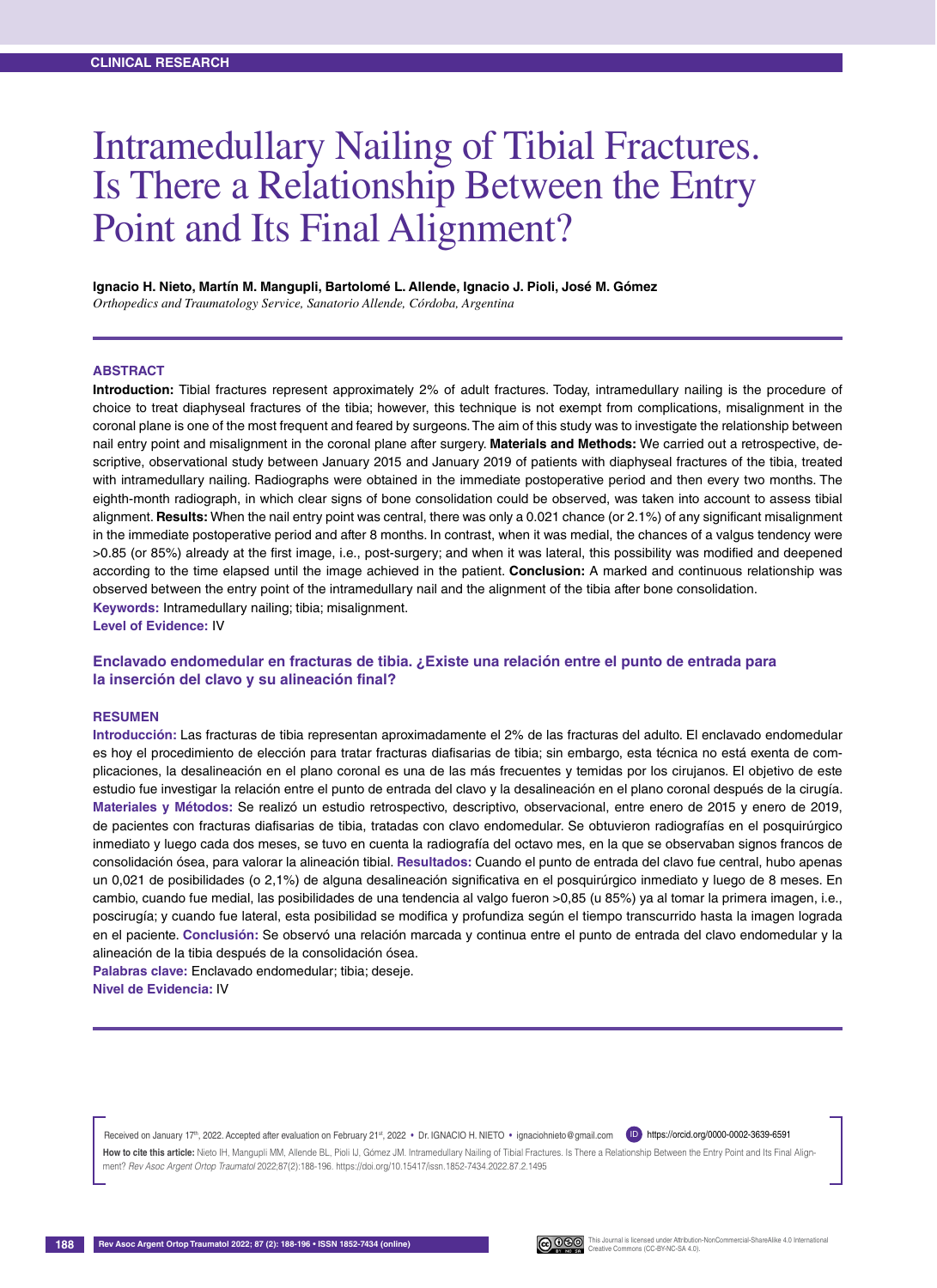## **INTRODUCTION**

Tibial fractures account for approximately  $2\%$  of fractures in adults.<sup>1,2</sup> High-energy trauma, traffic accidents, and sports accidents are the most common causes in young adults, and low-energy trauma and falls from their own height are the most common causes in the elderly.

Nowadays, intramedullary nailing is the procedure of choice to treat tibial shaft fractures, because it is a minimally invasive technique that avoids additional soft tissue trauma. Conservative management of these fractures has often resulted in nonunion, rotational deformity, or stiffness of the adjacent joints, so there has been a shift toward surgical management of these fractures in recent times. However, the optimal surgical approach to treat these fractures remains debatable. Options include intramedullary implants, external fixation, plate fixation, or a combination of these techniques. In recent years, closed reduction with minimally invasive plates and locked intramedullary nailing have become widely used therapeutic modalities for fractures of the proximal and distal tibial metaphysis. In numerous studies, a superior outcome was observed after intramedullary nailing. However, this surgical technique is not exempt from complications.<sup>3,4</sup> Misalignment in the coronal plane is one of the most frequent and feared by surgeons.5,6 Different nail entry points have been studied to avoid this complication and prevent varus or valgus deviation.<sup>7,8</sup>

The objective of this study was to investigate the relationship between the entry point of the nail and the final alignment after surgery in adult patients with tibial shaft fractures that had undergone surgery at our institution.

# **MATERIALS AND METHODS**

We carried out a retrospective, descriptive, observational study, approved by the ethics committee of our institution, which included all patients who had suffered a tibial shaft fracture treated with intramedullary nailing between January 2015 and January 2019. All surgeries had been carried out by orthopedic surgeons trained in orthopedic trauma.

The inclusion criteria were: patients with tibial shaft fractures, with intra-articular extension or without extension, with skeletal maturity, and who had undergone definitive treatment with an intramedullary nail. We included 42 A-B-C fractures according to the OTA/AO classification.

Additional exclusion criteria were patients with preexisting ankle arthrodesis, initial amputation, and follow-up <12 months.

A serial radiographic control was performed in the immediate postoperative period, at 4 weeks, and then at 2, 4, and 8 months after the intervention. A fracture was considered to have consolidated if a minimum of three bony bridges were observed in the anteroposterior and lateral projections. The presence of delayed consolidation was also evaluated, that is, the lack of clear signs of osseous consolidation at 3-6 months after surgery. These images were collected using the Picture Archiving and Communication System (Kodak Carestream PACS, Kodak Company). Normal alignment was determined between 5° varus and 5° valgus.

All patients followed a similar postoperative protocol consisting of early range of motion and weight bearing based on pain tolerance.

## **Surgical technique**

## *Patient positioning*

The patient was placed in the supine position. The knee of the leg to be operated on was flexed at 90-110°, to maintain this angle a carbon fiber triangle was used below the knee. A pillow was placed under the glute of that leg in order to neutralize the external rotation tendency of the limb by tilting the hemipelvis.

#### *Approach*

Through a transpatellar approach, the infrapatellar fat pad was released, exposing the anterior edge of the tibial plateau, where the entry point of the nail was located. The entry point was centered on the medullary canal, this was controlled by intraoperative radioscopy.

#### *Fracture reduction*

After the approach, we performed a fluoroscopy-guided reduction of the fracture; this can be done by various methods, such as manual traction, distractors, joystick, or by opening the fracture site for direct reduction. In our case, we used manual traction on the tibial axis.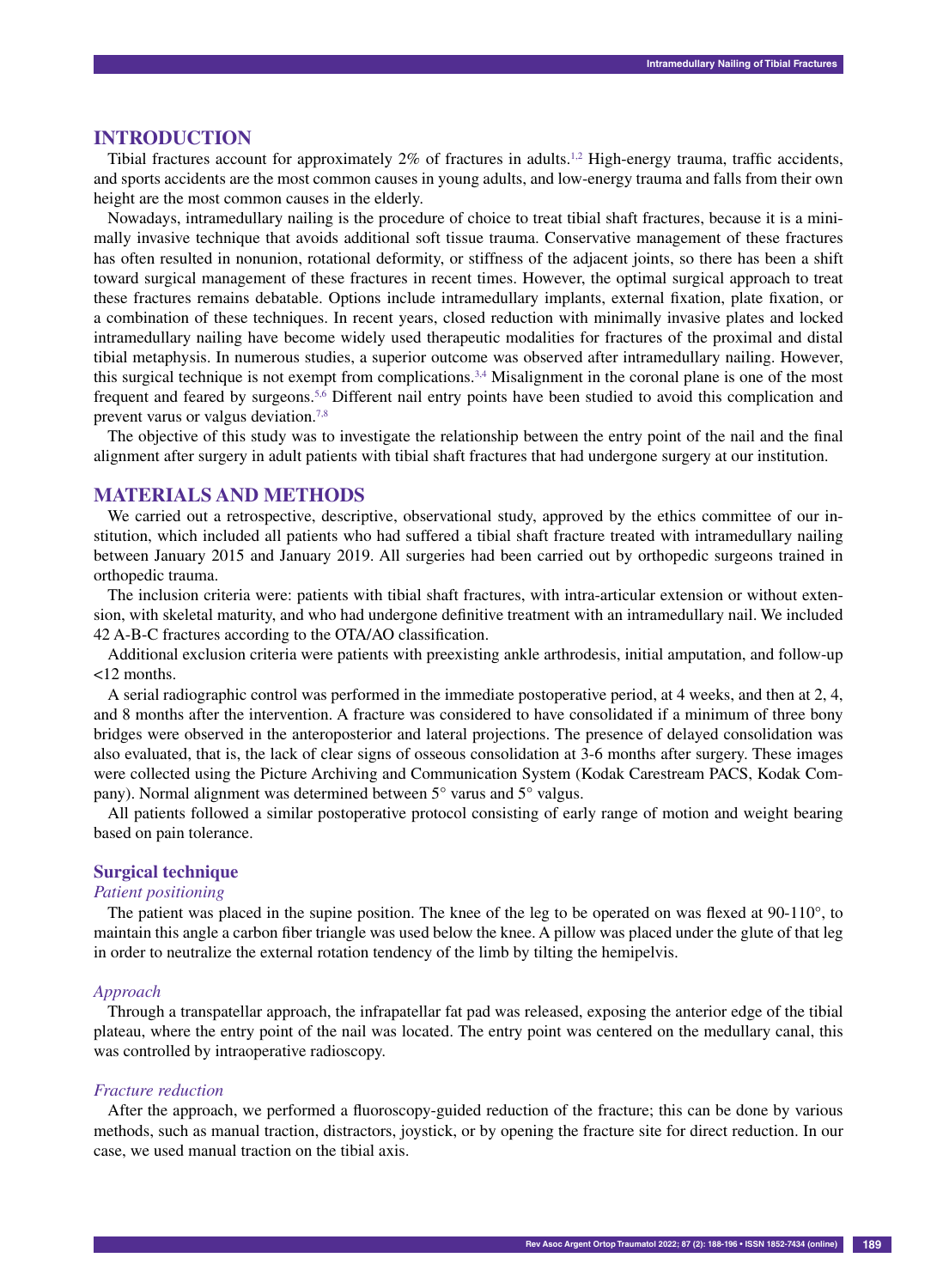## *Creation of the medullary canal*

Once the entry point of the nail was located, the medullary canal was created using a metal guide which was then advanced through the canal; at this stage, a soft tissue protector was used to minimize soft tissue damage. All these steps were guided by fluoroscopy.

## *Reaming*

We inserted the cannulated flexible drill bit over the guide wire. We reamed sequentially from the smallest to the largest diameters, with 0.5mm increments. The reaming should be 0.5 to 1.5 mm larger than the nail diameter, since the medullary canal is not a perfectly straight structure.

# *Intramedullary nail placement*

After drilling and measuring the length of the implant, the definitive nail was placed. The distal lock was performed first and then the proximal, always guided by fluoroscopy. The stability of the fracture was examined; then, both the main approach and the locks (two proximal and two distal) were closed by planes.

In the immediate postoperative radiograph, the entry point of the intramedullary nail was observed, which was classified as: central, medial, and lateral (Figure 1), taking both tibial spines as radiographic references.



**Figure 1.** Intramedullary nail entry points. **A.** Center. **B.** Medial. **C.** Lateral.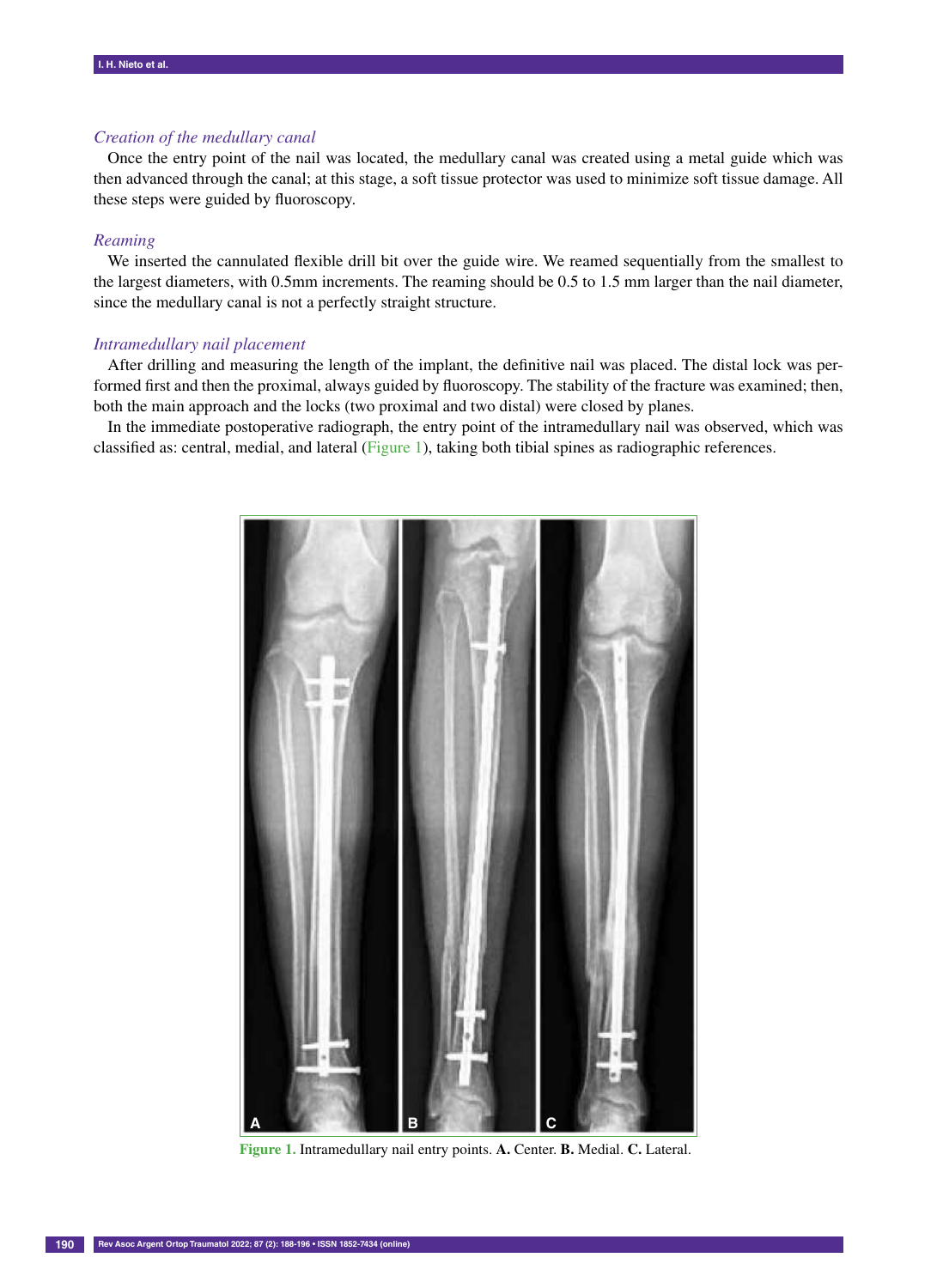For this procedure, a straight vertical line was drawn from the midpoint of the tibial spines to the distal end of the tibia, above the tibiotalar joint (Figure 2); then, the deviation of the fracture was observed and it was classified as varus, valgus, or neutral. This assessment was made by drawing a straight line from the tibial spines to the center of the tibial diaphysis and then another straight line from this last point to the distal end of the tibia without taking into account, in this time, the degrees of misalignment.

Radiographic controls were performed every two months to detect if there was a delay in consolidation.

Eight months after surgery and with the fractures already consolidated, the measurement was performed again to assess the alignment of the fracture, in the same way as in the immediate postoperative period. On this occasion, we took into account the degrees of misalignment of the fracture in the coronal plane, classified as: varus, valgus, and neutral (Figures 3-5).



**Figure 2.** Methodology for measuring the coronal axis of the tibia for the classification of the entry point of the intramedullary nail.



**Figure 3.** Tibial fracture, post-placement of the intramedullary nail, without deviation in the coronal axis. **A.** 177.74°. **B.** 179.21°.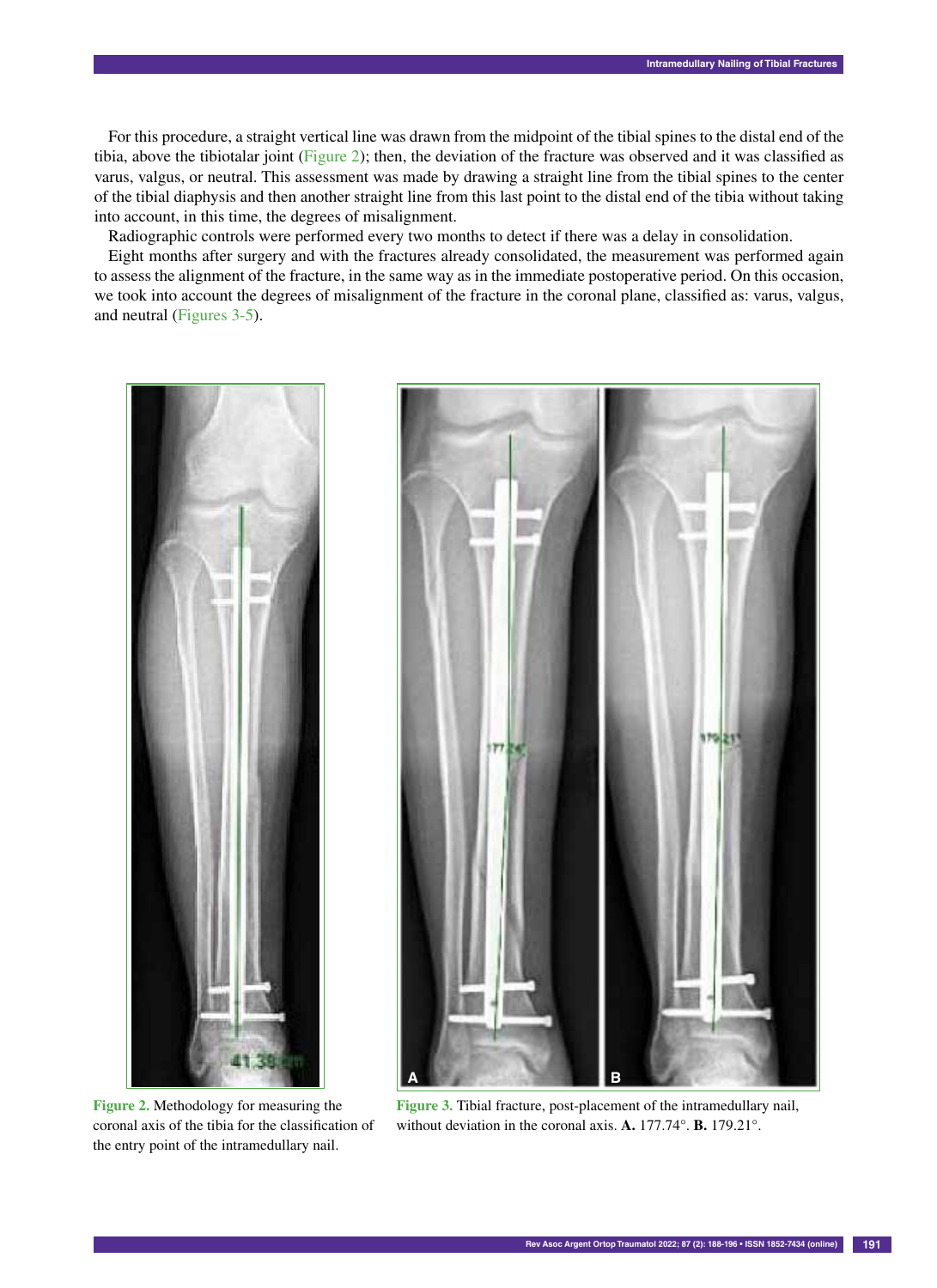

**Figure 4.** Varus deviation of the tibia, postplacement of the intramedullary nail, with a lateral entry point. **A.** 174.38°. **B.** 168.54°.



**Figure 5.** Valgus deviation of the tibia, post-fracture and intramedullary nailing with a medial entry point. **A.** 179.15°. **B.** 173.80°.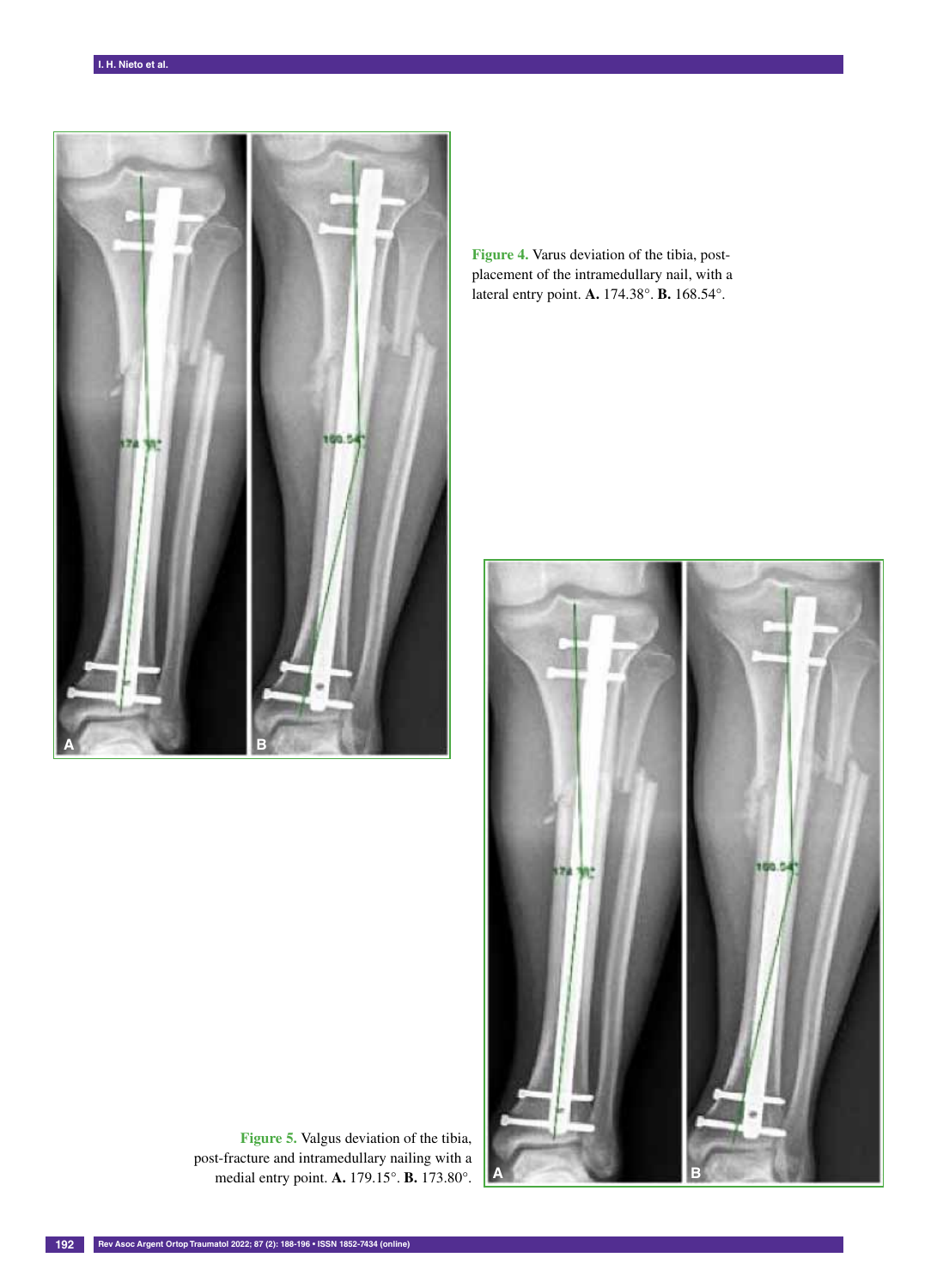# **RESULTS**

The sample consisted of 77 patients (74% men), representing two different age strata ( $p = 0.0096$ ) with 95% confidence intervals [40.3; 59.6] and [31.9; 41.7] years, for women and men, respectively, this shows that the age representation of the study is concentrated around 37 years. On the other hand, age was not associated with the selection of the entry point of the intramedullary nail ( $p = 0.832$ ), nor with the assessments of the positions reported by the immediate postoperative images ( $p = 0.547$ ) and after 8 months ( $p = 0.868$ ). This aspect is shown in Figure 6.



**Figure 6.** Box-plot for patient age by sex (upper left), entry point (upper right), postoperative nail position (lower left), and postoperative nail position after 8 months (lower right), 2015-2019.

The nail entry point was not randomly selected in the different fracture classifications ( $p = 0.012$ , Figure 7, upper right); for example, only 6% of the 54 surgeries for 42 A fractures, and 67% of the 42 B fractures, had a medial entry point.

Considering the entry point of the intramedullary nail (central, medial, or lateral), after surgery, the radiograph indicates that, except for the former (central), the remaining positions suffered significant misalignment ( $p = 0.002$ ) and  $p = 0.0011$  for medial and lateral, respectively). Indeed, in 87% of patients who received the nail in the central position, it was also central (i.e., neutral) after surgery. In contrast, of those who received the nail in the medial position, only 3.5% remained in the original position, with 93% reporting a misalignment or valgus tendency, while in all patients with lateral entry, misalignment in the coronal plane was observed in the postsurgical radiographs, and 84% of these presented misalignment or varus tendency. This behavior was only attenuated when the fracture classification (AO) was 42C, being homogeneous in the rest (42A and 42B,  $p = 0.634$ ).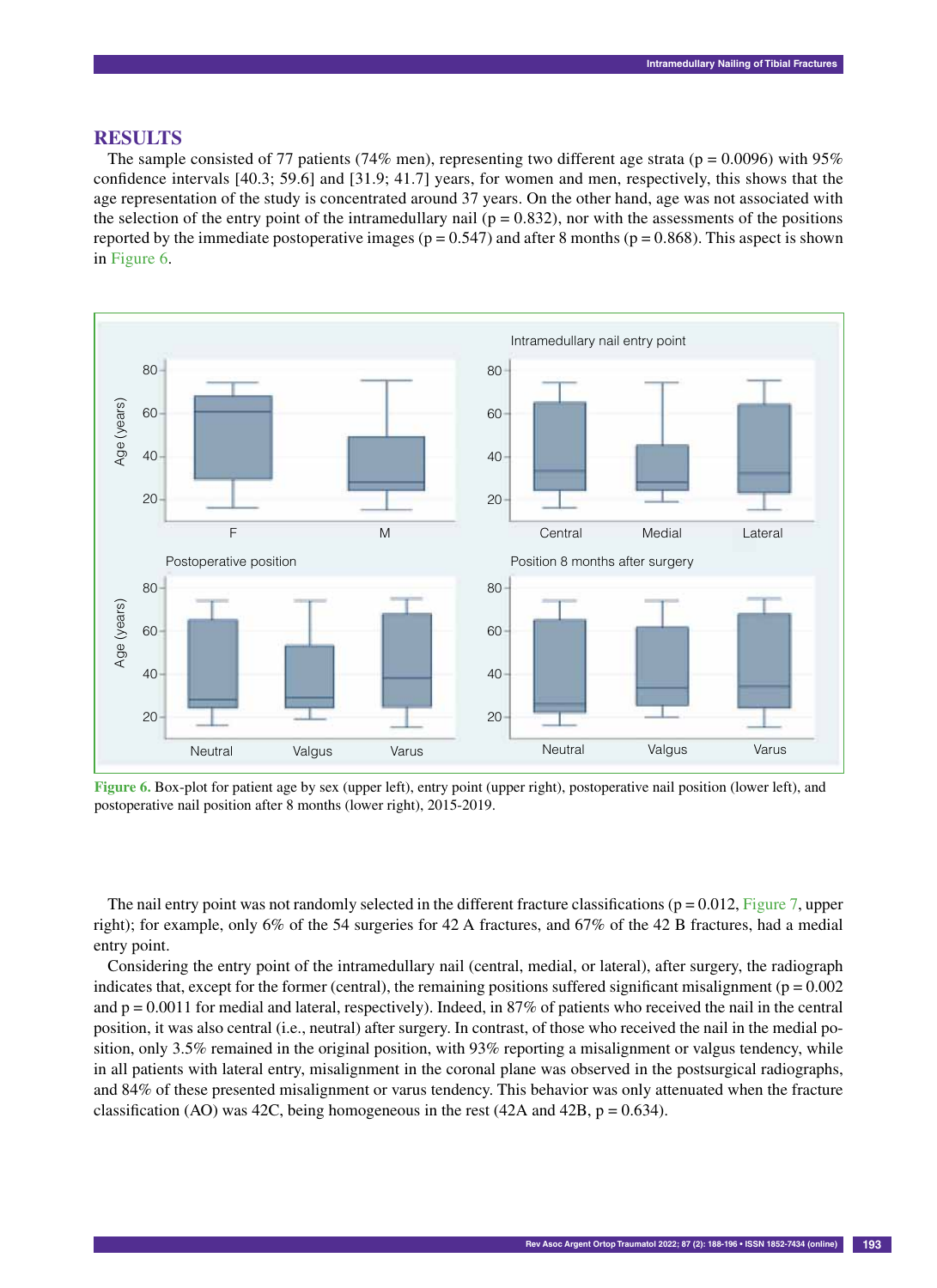

**Figure 7.** Patient frequency distributions based on fracture classification and gender (upper left), intramedullary nail entry point (upper right), post-surgery alignment assessment (lower left), and after 8 months (lower right), 2015-2019.

Eight months after surgery, the radiographic assessment showed partial agreement (overall adherence 81%) with the one made immediately after surgery; that is, although most central ones remained in that position (87% of patients) and medial ones had a tendency to valgus misalignment (73%), seven patients from the latter group (24%) maintained their original position. Figure 2 globally illustrates this behavior.

Finally, looking at the immediate postoperative radiographs, as well as the eight-month control radiograph, when the nail entry point was central, there was only a 0.021 chance (or 2.1%) of any significant misalignment in the postoperative period and after eight months. In contrast, when the entry point was medial, the chances of presenting a valgus tendency were greater than 0.85 (or 85%) already at the time of taking the first postoperative radiograph. When the entry point of the intramedullary nail was lateral, this chance was modified and deepened according to the time elapsed until the final radiographic image achieved in the patient.

In summary, in a population such as the one who attended our institution in the mentioned period to achieve a satisfactory alignment, the entry point must be central, regardless of the patient's age and the fracture type or classification.

# **DISCUSSION**

Tibial shaft fractures represent around 5-11% of all tibial fractures.<sup>9</sup> The locked intramedullary nail is the accepted primary treatment for this type of fracture, $10^{-14}$  and is the treatment of choice in most of the literature reviewed, as well as in our study, because it is a minimally invasive procedure, with less soft tissue damage, and fewer post-surgical complications. Krishan et al.15 showed a satisfactory angular alignment for tibial shaft fractures treated with intramedullary nailing. In our study, 35% of the patients treated with this method obtained a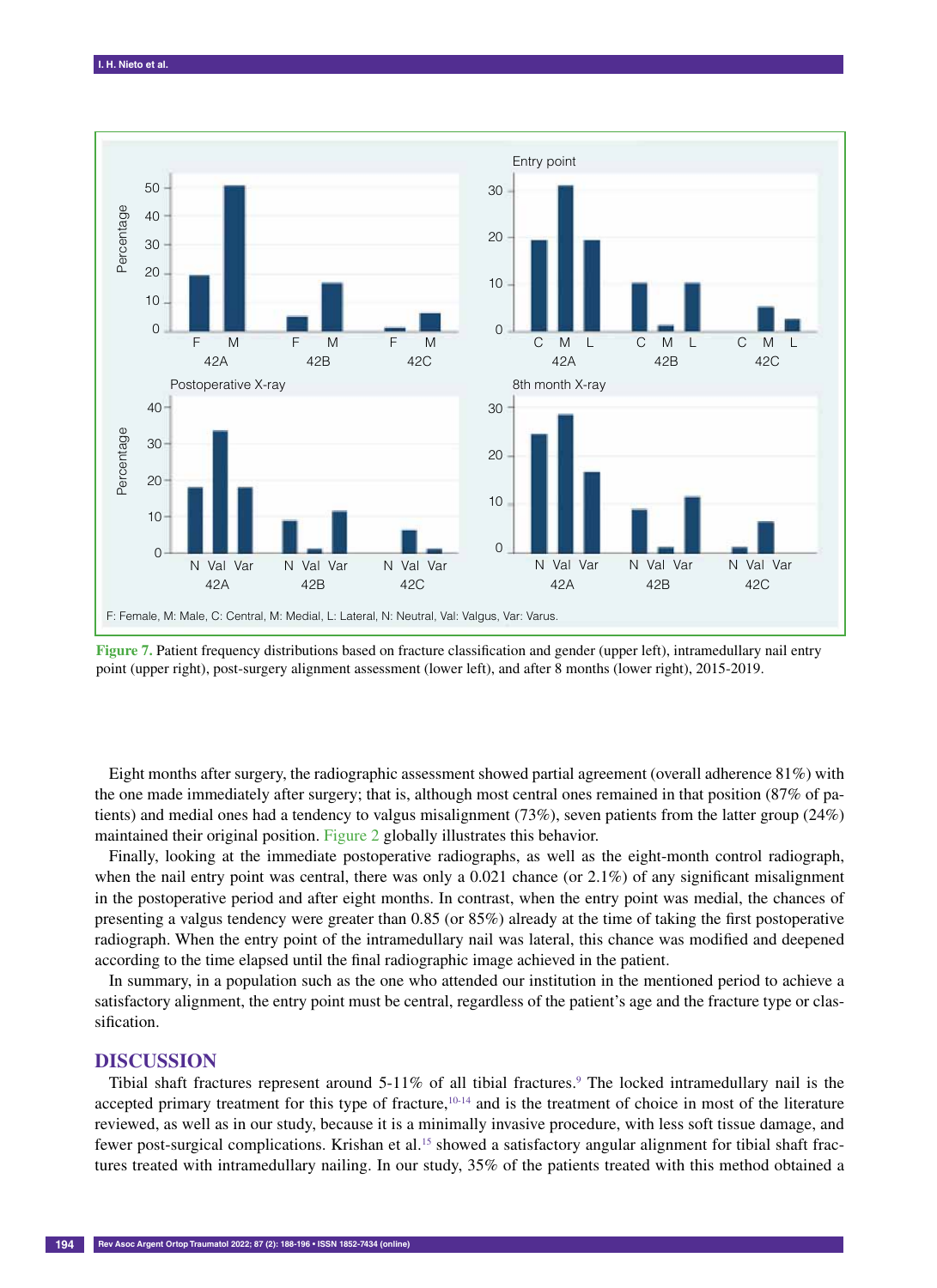neutral radiographic alignment eight months after surgery, without misalignment in the coronal plane, this was what the orthopedic surgeons expected when they planned the surgery, while Nork et al.<sup>16</sup> reported an acceptable radiographic alignment, with an angle  $5^{\circ}$  in any plane, in 92% of metaphyseal tibial fractures treated with intramedullary nailing. Kruppa et al.17 reported a lower percentage of correct alignment and acceptable coronal plane angulation, within the defined 5° norm, in 76% of intramedullary nail fractures. Fracture malalignment in the coronal plane is a fairly common complication of intramedullary nailing of tibial shaft fractures, as shown by Franke et al.18 In our study, it was the main postoperative complication, given that 65% of our patients experienced some degree of misalignment, either varus or valgus, although it should be noted that many of these cases were radiographic findings in postoperative controls, without causing symptoms or discomfort in the patients. Kruppa et al.<sup>17</sup> reported that most of the misalignments had a valgus tendency, information that is reflected again in our analysis, since 33.8% of our cases had a valgus misalignment, compared to 31.2 % of varus misalignment. Weninger et al.<sup>19</sup> showed that the degree of frontal plane malalignment depended on the location of the nail entry on the tibial plateau, as well as that lateral nail insertion led to varus malalignment in a significant number of patients. In our study, we agreed with the latter, since we observed a marked relationship between the entry point of the intramedullary nail and its posterior alignment. It was shown that patients with central entry points had less possibility of some misalignment; furthermore, all patients with a lateral entry point developed misalignment in the coronal plane, the most frequent being varus misalignment, as reported by Weninger et al.<sup>19</sup> However, 25% of our cases with a medial entry point and a valgus malalignment on immediate post-surgical radiographs were corrected and we observed an acceptable angle  $\lt 5^\circ$  in all planes eight months after implant placement, an important situation that is extremely useful at the time to carry out the procedure and on which there is not much literature.

In an anatomical study, Lembcke et al.<sup>8</sup> found a varus malalignment caused by a lateral and valgus entry point after medial nail insertion. This result was similar to that of our analysis, because we found a direct relationship between a lateral entry point (32.5%) and varus deviation (31.2%), as well as between valgus deviation (33.8%) and a medial entry point (36.4%).

In the already mentioned study by Weninger et al., $\frac{19}{19}$  it was observed that valgus misalignment decreases if the intramedullary nails have a central entry point, and also that surgeons should take into account that varus angulation decreases if the nails are inserted less laterally. We agree with this information and it is clearly reflected in the development of our study.

We believe it is extremely important to highlight again the results obtained regarding the medial entry point, because several authors, including Tejwani et al.,<sup>20</sup> described that a medial entry point exaggerates the valgus deformity, a situation that occurred throughout our study, but with the variable that 25% of patients with a medial entry point did not develop any misalignment, a fact that should be taken into account by orthopedic surgeons who routinely perform this procedure.

# **CONCLUSIONS**

––––––––––––––––––

We can affirm that the entry point of intramedullary nailing is directly and continuously related to the postsurgical alignment of tibial shaft fractures treated with this procedure. We found that the recommended entry point for the intramedullary nail is the central one, due to the fact that it experiences fewer postsurgical deviations in the coronal plane. Regarding the two remaining entry points, it should be noted that 25% of the fractures with a medial entry point did not have any deviation, while all of those with a lateral entry point had some defect in the final alignment.

- I. J. Pioli ORCID ID: <https://orcid.org/0000-0001-8697-1980>
- J. M. Gómez ORCID ID: <https://orcid.org/0000-0002-1162-2708>

Conflict of interest: The authors declare no conflicts of interest.

M. M. Mangupli ORCID ID: <https://orcid.org/0000-0002-6070-0565> B. L. Allende ORCID ID: <https://orcid.org/0000-0003-2757-4381>